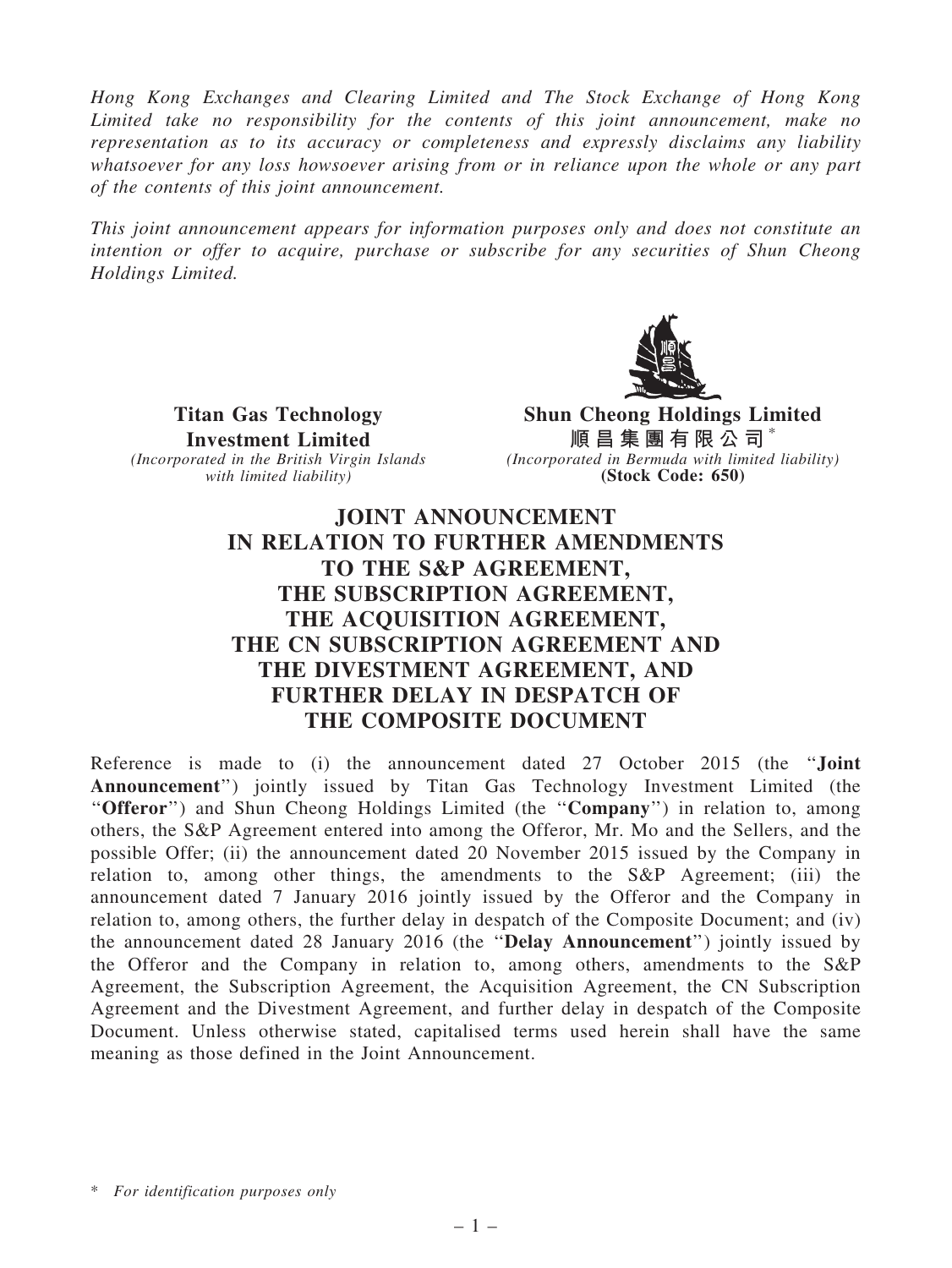## DELAY IN DESPATCH OF THE COMPOSITE DOCUMENT

As stated in the Joint Announcement, it is the intention of the sole director of the Offeror and the Board to combine the offer document and the offeree board circular in the Composite Document. In accordance with Rule 8.2 of the Takeovers Code, the Composite Document is required to be despatched to the Shareholders within 21 days of the date of the Joint Announcement. As the making of the Offer by the Offeror is subject to the prior fulfilment of pre-conditions which cannot be fulfilled within the time period contemplated by Rule 8.2 of the Takeovers Code, the Offeror has obtained the Executive's consent to extend the latest time for the despatch of the Composite Document to a date falling within seven (7) days of the S&P Completion or 7 April 2016, whichever is earlier.

As stated in the Delay Announcement, among other things, given additional buffer is required for the timetable regarding the Transfer and the Transactions, the Offeror, Mr. Mo and the Sellers had entered into the third amendment agreement to the S&P Agreement, to extend the Target Completion Date from 31 January 2016 to 31 March 2016, or such later date as the parties may agree. The Offeror has obtained the Executive's consent to further extend the latest time of despatch of the Composite Document to a date not later than seven (7) days of the Target Completion Date or 7 April 2016, whichever is earlier.

## FURTHER AMENDMENTS TO THE S&P AGREEMENT, THE SUBSCRIPTION AGREEMENT, THE ACQUISITION AGREEMENT, THE CN SUBSCRIPTION AGREEMENT AND THE DIVESTMENT AGREEMENT

As additional time is required for the fulfilment of the Conditions, on 23 March 2016 (after trading hours), the Offeror, Mr. Mo and the Sellers entered into the fourth amendment agreement to the S&P Agreement pursuant to which the Target Completion Date under the S&P Agreement has been further extended from 31 March 2016 to 30 June 2016, or such later date as the parties may agree.

The Board announces that, on 23 March 2016 (after trading hours), the respective parties to the Subscription Agreement, the Acquisition Agreement, the CN Subscription Agreement and the Divestment Agreement (collectively, the ''Agreements'') entered into amendment agreements (individually, the ''Amendment Agreement''). Pursuant to the Amendment Agreement to each of the Agreements, the parties thereto agreed to extend the long stop date (in the case of the Subscription Agreement, the CN Subscription Agreement and the Divestment Agreement, being the latest date for fulfillment or waiver (as applicable) of the conditions precedent referred to therein; in the case of the Acquisition Agreement, the latest date by which the Acquisition Completion may take place thereunder) from 31 March 2016 to 30 June 2016 (or such later date as the parties to each of the Agreements may agree) with a view to providing an additional buffer for the timetable regarding the Transfer and the Transactions.

## FURTHER DELAY IN DESPATCH OF THE COMPOSITE DOCUMENT

As the making of the Offer by the Offeror is subject to the S&P Completion, an application had been made to the Executive pursuant to Rule 8.2 of the Takeovers Code for its consent to a further extension of time to despatch the Composite Document to a date not later than